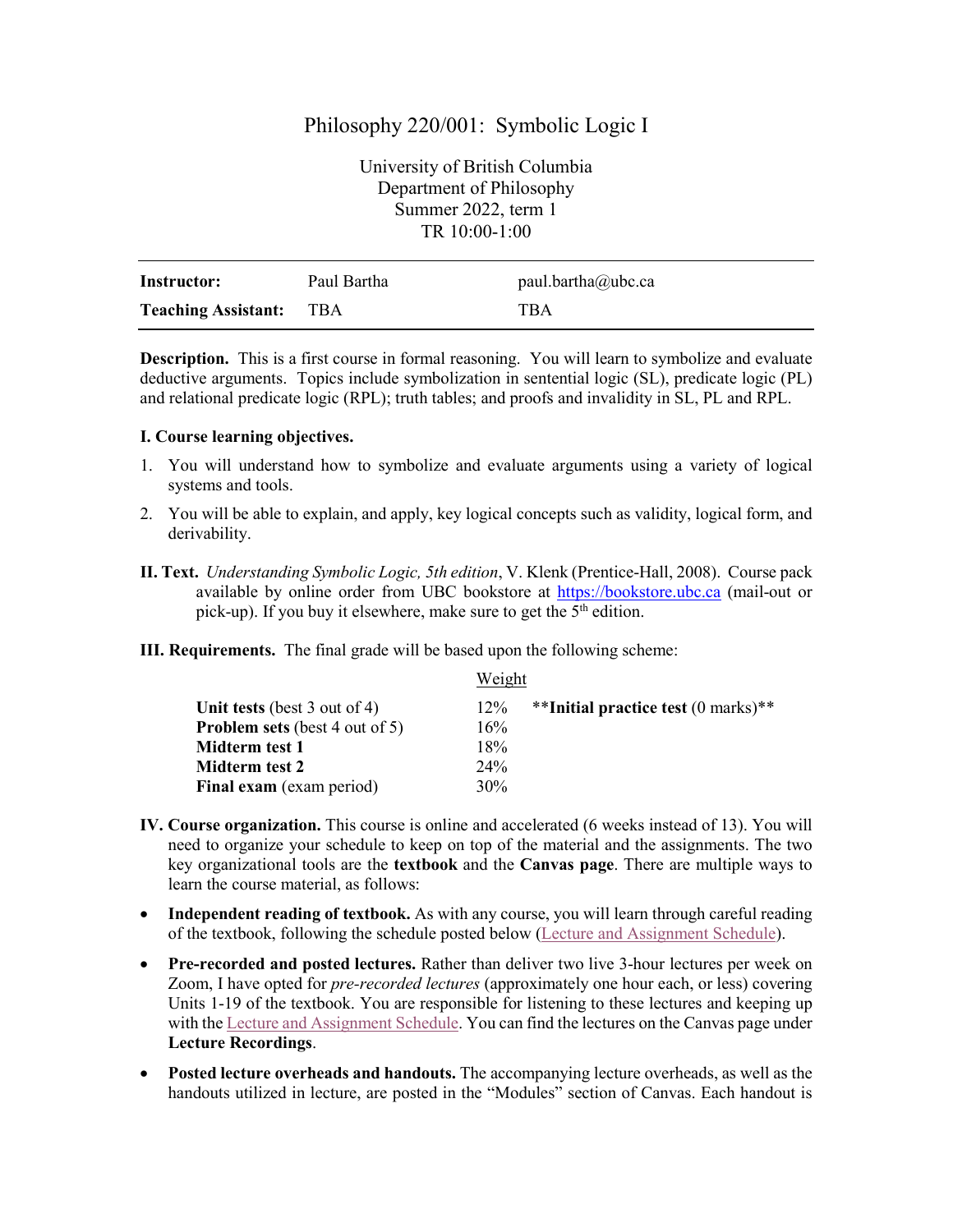listed in the Module section with the corresponding lecture date(s). Use the relevant handout(s) as you listen to the lecture.

• **Tutorials and office hours.** I will hold live tutorials twice weekly, typically T R 10-11, followed by an open office hour T R 11-12. These tutorials and office hours will be **Zoom sessions**, open to anyone who wishes to join. Both the tutorials and the office hours are optional and will not introduce any new material. If you require a confidential discussion, please send me an email message and we can set up a private meeting using Zoom.

**Exceptions:** On two dates (see [Lecture and Assignment Schedule\)](#page-4-0), **midterm tests** will start at 10 a.m. The tutorial and office hour will follow the midterm test. I will be online (on Zoom) and checking email during these tests, in case you have questions.

On four dates (see [Lecture and Assignment Schedule\)](#page-4-0), short **unit tests** will start at 10 a.m. I will remain online (on Zoom) and will be monitoring email during these tests. The tutorial and office hour will follow the unit tests.

- **Discussions.** I encourage you to raise questions of general interest using the **Discussion** section of Canvas. Posts are welcome, but **please do not indicate solutions** to assigned problems. I will monitor the discussions to ensure that this constraint is respected.
- **V. Course calendar.** This is a compressed (six week) course. The start and end dates are strict. You will need to **keep up with the readings, lectures and assignments**. The course calendar on Canvas lists all assignment dates, apart from the final exam. This course syllabus also includes a [Lecture and Assignment Schedule](#page-4-0) that lists assignment dates, topics and units covered each class.
- **VI. Announcements.** Please read carefully all announcements posted throughout the term. These will include course updates, information about upcoming tests, changes to assignments or due dates, corrections, and important alerts. They will remain posted in the **Announcements** section of Canvas.

# **VII. Assignments (please read this section with particular attention).**

### • **General information.**

All assignments will be administered through the **Assignments** tab in Canvas. Each **Problem set** must be submitted as a pdf file upload, by the posted deadline, using the portal in the **Assignments**section. **Unit tests**, **Midterm test 1**, and **Midterm test 2** will be conducted online via Canvas, at the **exact times** indicated. All of these tests occur during scheduled lecture hours. The **Final Examination** will also be conducted on Canvas, at a time yet to be determined.

**Assignment grades** will be recorded and posted to Canvas in the **Grades** section.

**Please note:** although grades for problem sets, unit tests and midterm tests will be accurate, ignore cumulative grade scores computed by Canvas. I use a separate spreadsheet to compute cumulative grades. Please inform me of any discrepancies between assignment grades on Canvas and your own records.

• **Problem Sets.** 

**The problem sets are listed at the end of this syllabus and are also listed under Canvas Assignments.** Almost all of the problems are taken from the textbook. You will receive a grade of 0 for any missed problem set. However, your lowest problem set is dropped in the calculation of your problem set grade.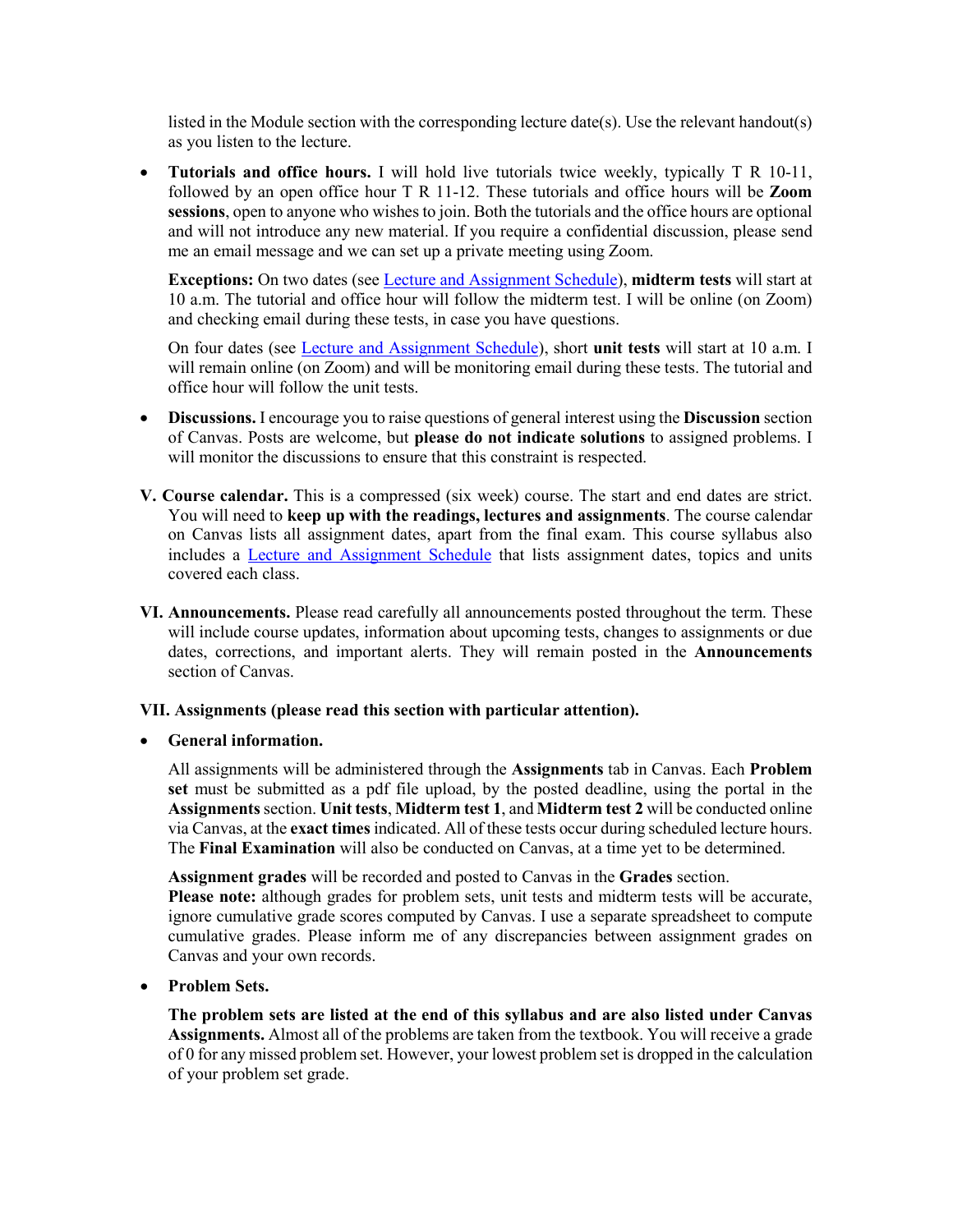**Problem sets must be submitted by 11:59 p.m. on the day that they are due**. No late assignments will be accepted. I will post solutions the day after the submission deadline.

## **Submission procedure for problem sets:**

- **Please include your name** at the top of the assignment.
- Your problem sets may either be typed or handwritten.
- You must combine all of the pages into a **single pdf file**. For a handwritten problem set, you can either scan the pages to a single pdf file, or take photos of the individual pages and then combine the photos into a single pdf file (if you don't know how, try googling "print jpg files to pdf").
- Use the **Assignments** section of Canvas to submit your pdf file by the deadline.

**Problem sets are the key to success in this course!** The problem sets are worth only 16%, but doing them independently and thoroughly is the best way to do well in Logic. Although I strongly recommend that you do the problem sets individually, you may work with another student in the class. If so, **please indicate this on your assignment** in writing as follows: "I worked with NNNN on this assignment". There is no penalty; I value your honesty. For additional practice, there are many problems in the textbook. All starred problems have answers at the back of the book.

- **Unit tests.** These short tests (20 or 25 minutes) begin at **10:00 a.m.** on the scheduled day. Be sure to log in to Canvas in time. Evaluation of these tests will be a mixture of automation and hand-grading, so don't be worried if your immediate result on Canvas seems incorrect. I cannot offer make-up tests, but the lowest unit test will be dropped.
- **Midterm test 1** and **Midterm test 2.** These will be 60 minutes and 75 minutes respectively, scheduled for **10:00 – 11:00 on May 26 (Midterm 1)** and **10:00 – 11:15 on June 7 (Midterm 2).** The tutorial and office hour will follow the tests on these two days. Be sure to log in to Canvas on time. More details will be provided closer to the test dates. I cannot offer make-up tests, but if you have valid grounds for academic concession, the test percentage can be added to the final exam. For example, if you miss test 1 due to illness, your final exam can be worth 48%.
- **Final examination.** This will be a cumulative three-hour examination at a time yet to be determined, also conducted using Canvas. More details will be provided during the course.

**VIII. Extra Help.** Please send me email if you require a confidential discussion (via Zoom) outside normal office hours. Also, see next point if you have special needs for accommodation.

#### **IX. Statement of UBC values and policies.**

UBC provides resources to support student learning and to maintain healthy lifestyles but recognizes that sometimes crises arise and so there are additional resources to access including those for survivors of sexual violence. UBC values respect for the person and ideas of all members of the academic community. Harassment and discrimination are not tolerated, nor is suppression of academic freedom. UBC provides appropriate accommodation for students with disabilities and for religious and cultural observances. UBC values academic honesty and students are expected to acknowledge the ideas generated by others and to uphold the highest academic standards in all of their actions. Details of the policies and how to access support are available [here.](https://senate.ubc.ca/policies-resources-support-student-success)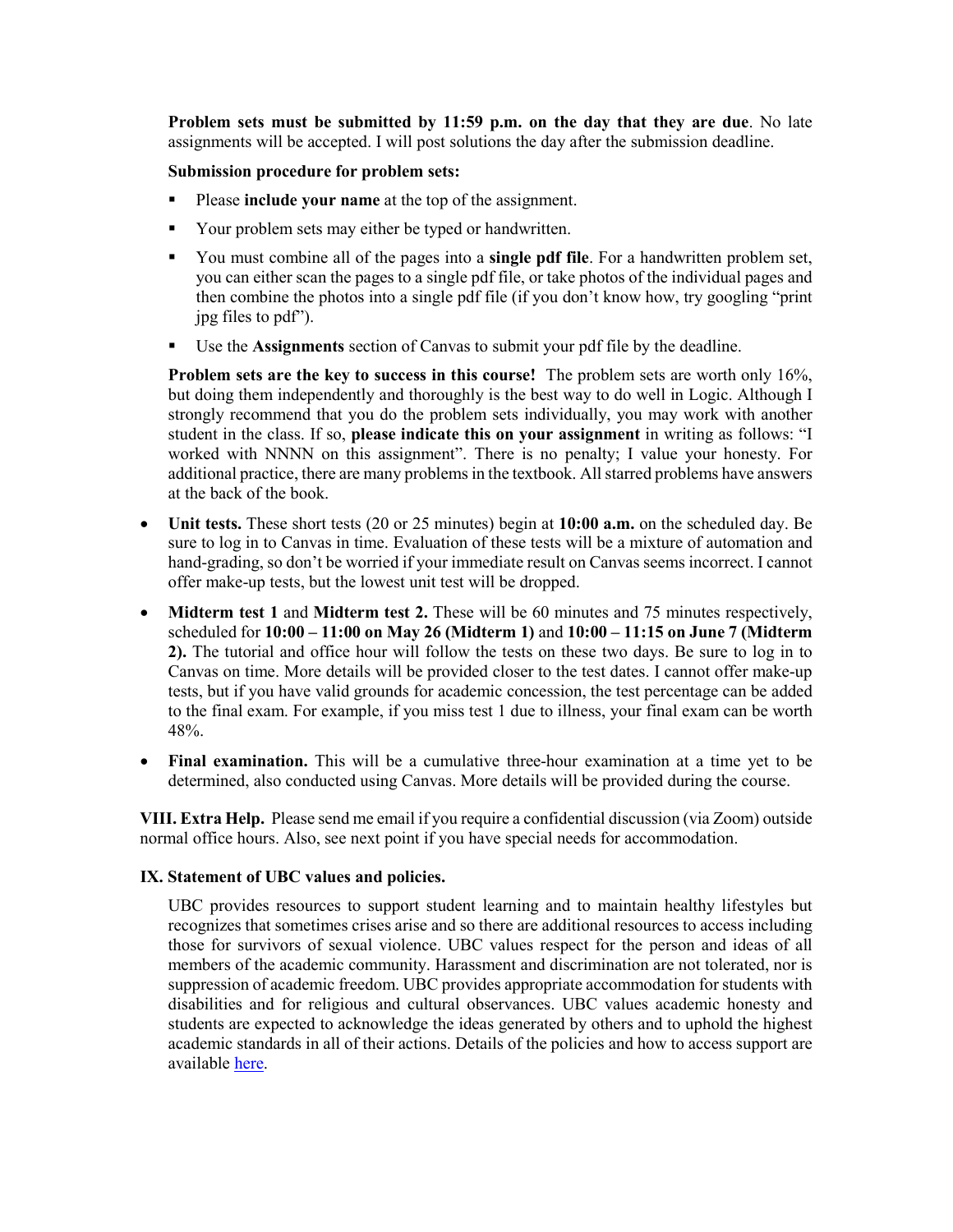**Additional statement on honesty:** Because this is an online course, all tests and assignments will be open book. However, apart from potential collaboration on problem sets (see section VII), **you are expected NOT to collaborate in any form with other students on unit tests, midterm tests or the final examination. All work done on tests must be your own.**

UBC Centre [for Accessibility](https://students.ubc.ca/about-student-services/centre-for-accessibility) works with instructors to provide appropriate accommodation for students with disabilities. Please notify them of any needs for accommodation well in advance of assignment due dates, and please feel free to discuss with me any way in which I can be of assistance.

## **IMPORTANT**

**Preliminary Assignment: please do the practice quiz by May 18.** There are no assigned marks, but it will familiarize you with the testing format for the course.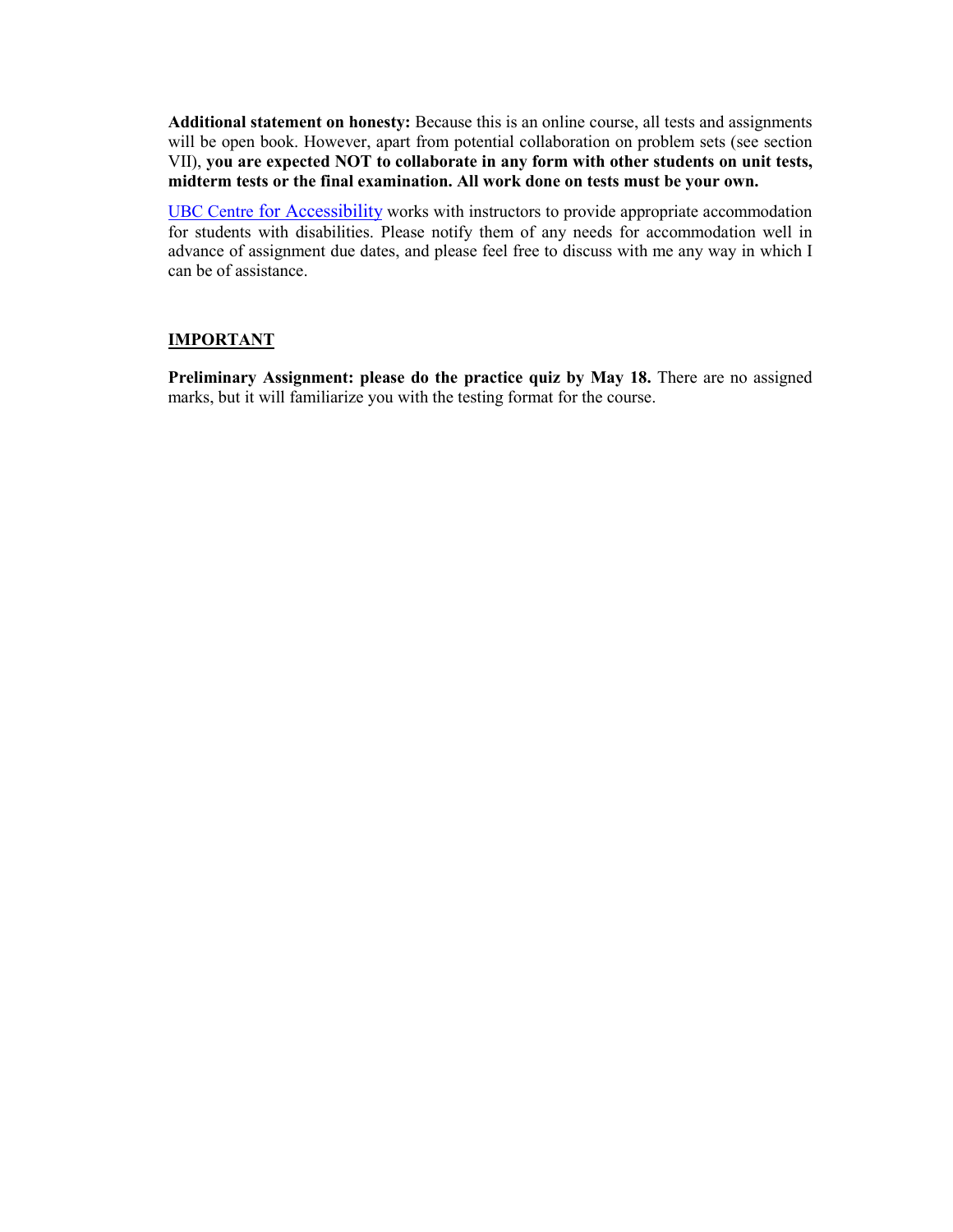# <span id="page-4-0"></span>**Lecture and Assignment Schedule**

| Date          | <b>Topics</b>                        | Units covered      | <b>Assignment</b> due                  |
|---------------|--------------------------------------|--------------------|----------------------------------------|
| <b>May 17</b> | SL: structure and truth values       | Units 1-3          | Practice quiz (by May 18)              |
| May 19        | SL: translation, truth tables        | Units 4-6          | Unit test 1 (Units 2-3), 10 a.m.       |
| May 24        | SL: proofs                           | Units 7-8          | Prob. Set (PS) #1, 11:59 p.m.          |
| May 26        | SL: proofs (continued)               | Units 8-9          | Midterm test 1 (Units 2-6),<br>10 a.m. |
| May 31        | Monadic PL: basics                   | <b>Units 10-12</b> | Unit test 2 (Units 7-8), 10 a.m.       |
| June 2        | Monadic PL: symbolization            | <b>Units 12-14</b> | PS #2, 11:59 p.m.                      |
| June 7        | Monadic PL: proofs                   | <b>Units 14-15</b> | Midterm test 2 (Units 7-9),<br>10 a.m. |
| June 9        | Monadic PL: proofs and<br>invalidity | <b>Units 15-16</b> | PS #3, 11:59 p.m.                      |
| June 14       | Invalidity, RPL                      | Unit 16-17         | Unit test 3 (Unit 15), 10 a.m.         |
| June 16       | RPL: symbolization, proofs           | <b>Units 17-18</b> | PS #4, 11:59 p.m.                      |
| June 21       | RPL: proofs. Identity.               | <b>Units 18-19</b> | Unit test 4 (Unit 17), 10 a.m.         |
| June 23       | Identity. REVIEW.                    | Unit 19            | PS #5 due June 24, 11:59 p.m.          |

**FINAL EXAM:** date and time TBA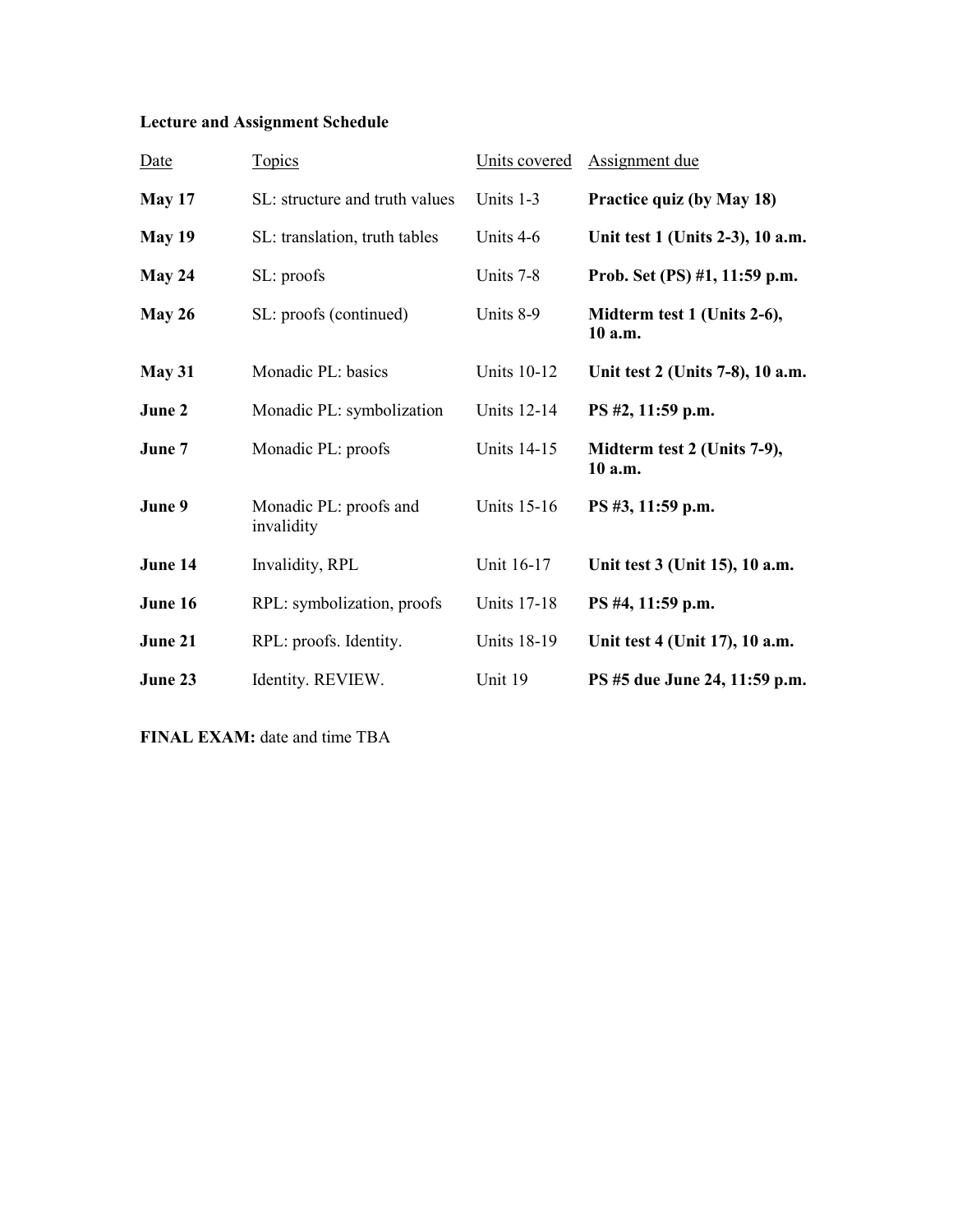### **Problem Sets**

**Problem Set #1 (due May 24, 11:59 p.m.)**

Unit 2 **Study question** 7; **Problems 1:** f, h, l, n; **2:** j, n Unit 3 **1:** f, j, t; **2:** h; **3:** f, j; **4:** b Unit 4 **1:** f, h, r; **3:** h, j, l; **4:** d, h; **5:** d; **6:** f, h, n Unit 5 **1:** d, n; **2:** b; **3:** h; **4:** b, d, f Unit 6 **1:** h, j, l; **2:** d, h; **3:** e, i; **4:** b; **5:** c, d; **6:** d; **7:** f; **8:** b

## **Problem Set #2 (due June 2, 11:59 p.m.)**

**Note:** See "Textbook Errors" for Problem Set 2 in "Course Content" module.

**Restrictions:** Use only Unit 7 rules for Unit 7 proofs. Use Unit 7 or 8 rules for Unit 8 proofs. Use all of Unit 7-9 rules for Unit 9 proofs.

Unit 7

Recommended (but don't submit):

**1:** (5); **2:** e, q; **3:** e, h; **4:** c; **5:** (c) 3, 4, 5, 6;

Submit:

**7:** f; **8:** b, q; **9:** d, h, i, k; **10:** e

#### Unit 8

Recommended (but don't submit):

**1:** k, l, n, t; **2:** c, d, w, y; **3:** d

Submit:

```
4: b, f; 5: c, k, n, p; 6: b, c, o; 7: e, m
```
Unit 9

Recommended (but don't submit):

**1:** h; **2:** c, k; **3:** d

Submit:

**4:** e, g; **5:** b, g; **6:** b, e, k, m, q; **7:** c, n, s; **8:** b; **9:** e

## **Problem Set #3 (due June 9, 11:59 p.m.)**

Unit 10 **1:** b, k, o; **2:** d, f, j